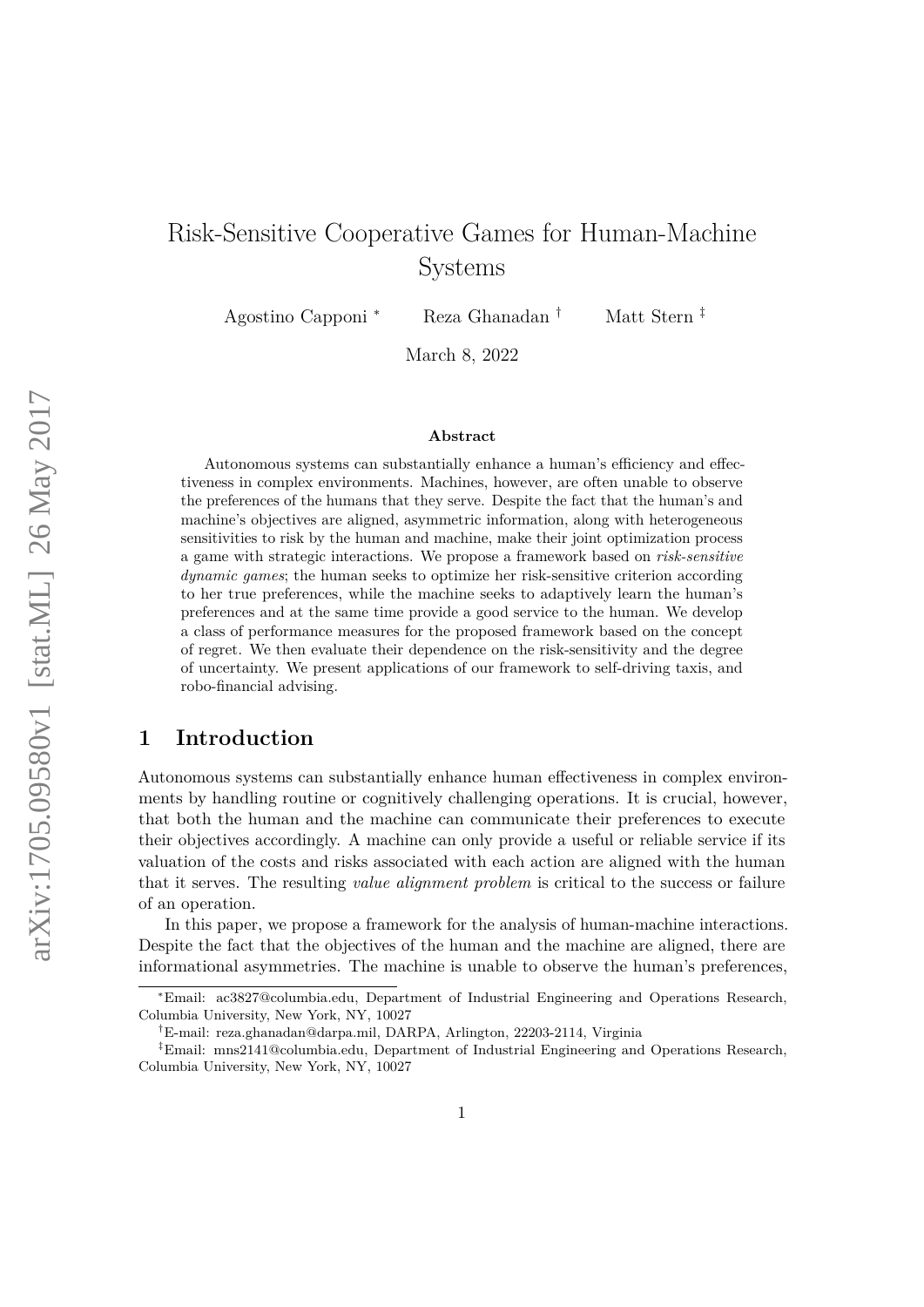and must infer them via a dynamic learning process by observing the effect of joint human-machine actions on the system's state. Our model is designed to capture a wide variety of situations in which a human wants to delegate a task to a machine with the objective of enhancing the efficiency and effectiveness of the task's execution. The machine is designed to serve a broad audience of humans, rather than tailored to a specific category of humans. It is thus important for the machine to personalize itself to the human and self-calibrate as the human reveals information regarding her risk preferences and objectives.

Our framework is designed to capture decision making processes arising in a large class of autonomous systems, including those for logistic operations, digital assistance, financial advising, defense, robotics, and self-driving taxi systems. As illustrative examples, consider the following two practical applications of our framework. Assume that a network of self-driving taxis tracks each time a user hails a ride. As a part of the service, the human is able to select one of the several routes or destinations that match a search query; for example, to local restaurants or retail stores. The network maintaining these cars would then keep track of each selection, marking when the human chose longer or shorter routes to higher or lower rated destinations. Our framework can generate a dynamic assessment of each user's preferences towards various destinations and on the user's sensitivity towards the risks involved in travel, such as the uncertainty of the arrival time to each destination. This assessment enables the taxicab to provide better service to the human, by presenting options that are customized for the user on the next ride.

Another example applies to the growing industry of robo-finance. Consider an investment firm that develops a portfolio-bot to manage a client's investments autonomously. In each period, the bot can reallocate the clients' investments into various assets, based on information gathered by the firm regarding the expected return and risk profile of each asset. Any allocation decision can be overridden by the client herself, through manual purchases and sales. In order to provide good service, the bot needs to understand the client's preferences for risk and return. Through our framework, the bot can estimate the preferences of the client by observing her manual investment decisions. Additionally, the firm faces risk as aggressive allocations by the bot may reflect badly on the firm if the estimates of the client's preferences are incorrect. The tolerance that the firm has towards the uncertainty over the human's preferences presents a separate form of risk-sensitivity that we define explicitly in our framework.

**Context-driven and Human-driven risk** The distinguishing feature of our framework is the simultaneous handling of *human-driven* and *context-driven* risks. The uncertainty over the human's characteristics, such as her risk preferences, goals, and objectives, presents a human-driven risk to the machine. Depending on the machine's attitude toward risk, it could, for example, operate to provide a good service to the typical human. Alternatively, it could target humans whose characteristics belong to a specific quartile. We refer to the set of characteristics which uniquely identify the human's behavior as her type. On the other hand, the unpredictable conditions or hazardous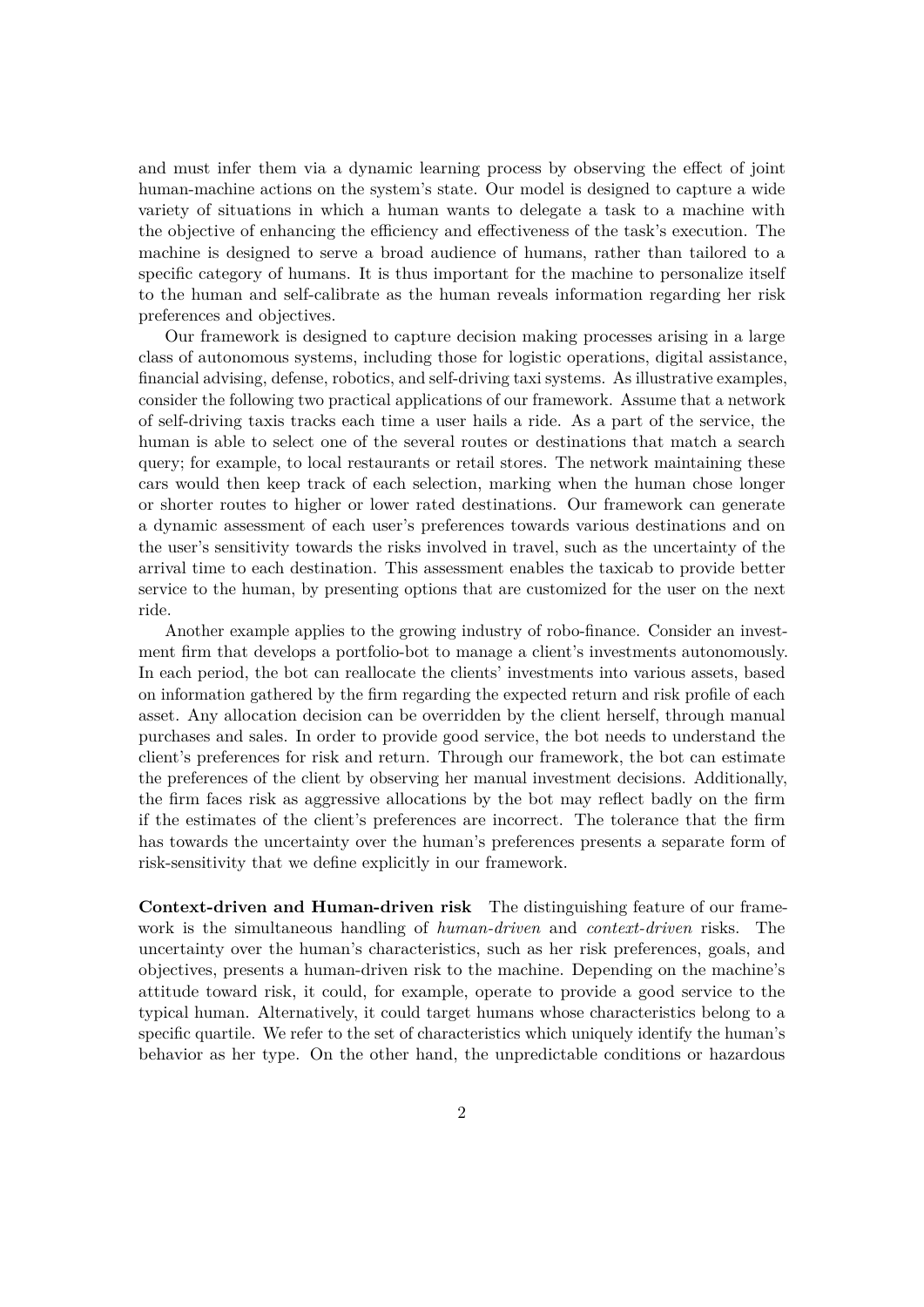environments in which the task needs to be executed present context-driven risks to the human. The human executes actions on the basis of her risk preferences, and in doing so it reveals information about her type to the machine. Both human and machine share the cooperative goal of minimizing the human's costs. However, informational asymmetries and heterogeneous sensitivities to risk lead to strategic behavior of the agents, and make the joint minimization process of human's costs a strategic game. In the absence of informational asymmetries, the objectives of human and machine are perfectly aligned, so that the game becomes cooperative.

**Relation to cooperative inverse reinforcement learning** Our framework recovers the cooperative inverse reinforcement learning (CIRL) setup recently explored by [Hadfield-](#page-14-0)[Menell et al.](#page-14-0) [\(2017\)](#page-14-0), in the special case that there is indifference with respect to both human-driven and context-driven risk. Under these circumstances, the machine aims at providing a good service to the average human's type, and the human is only concerned about minimizing her expected costs, being neutral with respect to the risk present from the context in which she operates. The CIRL setup, however, is no longer applicable in the cases where the human is sensitive to context-driven risk or the machine is sensitive to human-driven risk.

**Risk-sensitive equilibrium and performance measures** For models featuring both human-driven and context-driven risk, we introduce a new equilibrium concept, *risk-sensitive Bayesian equilibria*, a departure from the classical Nash equilibrium concept. Furthermore, we introduce decentralized optimization techniques to reduce the problem to a related single-agent, risk-sensitive, optimization problem. We remark that risk-sensitive optimization in the context of Markov decision processes has been subject of considerable investigation recently (see Section [2](#page-3-0) for additional details). In addition, our study paves the way for a systematic study of human-driven risk and its implications.

We develop a numerical study to demonstrate the power of our framework. We consider the stochastic shortest path problem with context-driven risk. This formulation captures a wide range of scenarios in which the objective of the human is to reach a goal state in the least costly way, as measured by a context-risk criterion, using actions with probabilistic outcomes. We analyze measures of performance, including the regret of our solution concept against a complete-information benchmark, and trace the impact of varying degrees of uncertainty over the human's type.

The paper proceeds as follows. Section [2](#page-3-0) puts our paper in perspective with existing literature. Section [3](#page-3-1) provides a brief review of the theory of risk measures. Section [4](#page-4-0) develops the framework and presents solution concepts. Section [5](#page-7-0) provides a numerical study for the self-driving taxicab application using an abstraction based on the stochastic shortest path problem. Section [6](#page-11-0) concludes the paper and discusses how the proposed framework opens the door to a new class of multi-agent decision making problems.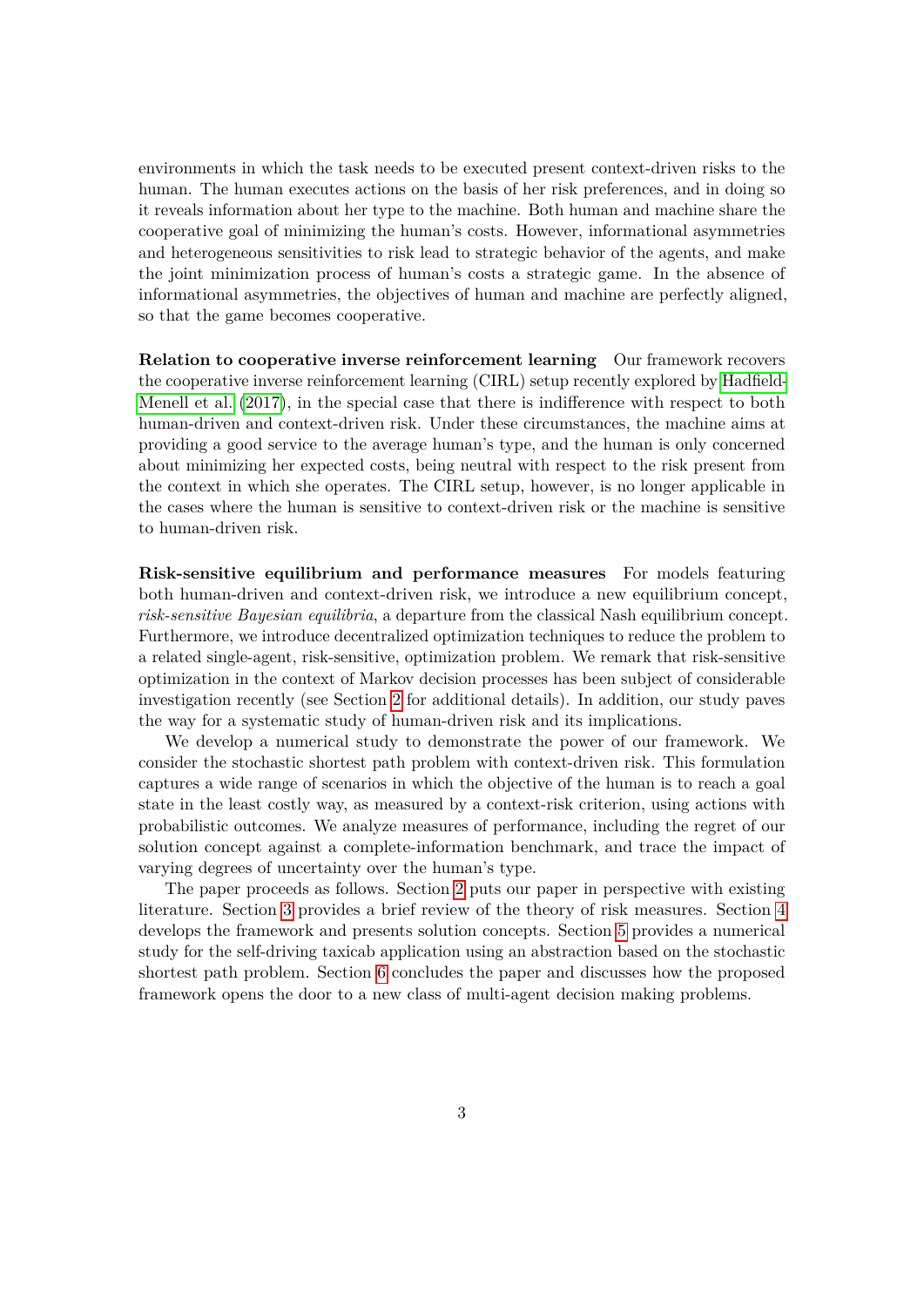### <span id="page-3-0"></span>**2 Contributions and Related Work**

Our dynamic learning framework draws upon tools from machine learning, economics and finance to model human-machine interactions. The proposed framework describes the cooperative decision making problem of a human and a robot, who are both sensitive towards risk. In this section, we review related work, and put it in perspective with our contributions to the development of the framework and solution concepts

In a recent work, [Hadfield-Menell et al.](#page-14-0) [\(2017\)](#page-14-0) defines a framework for humanmachine interactions, based on the theory of inverse reinforcement learning (IRL). Both the machine and the human are risk-neutral agents and, as such, their framework does not capture human-driven or context-driven risk. They reduce the two agent-model to a joint optimization problem, and compare their solution concepts to existing IRL methods. In our study, we introduce a notion of risk-sensitive equilibrium to deal with the aversion to risk of both agents in the model.

One of the defining features of our framework is that both agents share the common goal of optimizing the objective of the human. [Nayyar et al.](#page-14-1) [\(2013\)](#page-14-1) introduce a model of decentralized stochastic control, where a team of agents work together to minimize a common objective. They show that this problem can be reduced to a POMDP by constructing a coordinator that determines strategies for the agents, based on the common information available in each period. Similar approaches have been recently employed by [Vasal and Anastasopoulos](#page-15-0) [\(2016a\)](#page-15-0) [Vasal and Anastasopoulos](#page-15-1) [\(2016b\)](#page-15-1), and [Sinha](#page-14-2) [and Anastasopoulos](#page-14-2) [\(2016\)](#page-14-2) to solve incomplete information games between agents with conflicting objectives. The coordinator technique is appealing because it reduces a game of multiple agents to a single-agent optimization problem. In our framework, we show that the solution of this single-agent problem corresponds to an equilibrium between the human and machine.

Our paper is related to existing literature on risk-sensitive Markov decision processes (MDP). Recent contributions by [Bäuerle and Rieder](#page-14-3) [\(2014\)](#page-14-3) and [Bäuerle and Ott](#page-14-4) [\(2011\)](#page-14-4) solve the utility maximization process and the conditional value at risk criterion for a MDP. [Haskell and Jain](#page-14-5) [\(2015\)](#page-14-5) generalizes these studies to a wider class of risk measures using a convex analytic approach. All these studies deal with the optimization of a single agent. In contrast, our framework features strategic interactions between agents, and employs risk-sensitive optimization to solve for a new class of equilibria corresponding to the optimal pair of human-machine actions.

# <span id="page-3-1"></span>**3 Background on Risk Aversion**

In the proposed framework, humans and machines are modeled as risk-averse agents. This allows us to simultaneously capture context-driven and human-driven risk. We next provide a discussion of risk aversion, and its connection to utility functions, risk measures, and uncertainty of the outcome. In particular, utility functions are contained in the class of risk measures, and therefore we will consider risk measures in the following analysis. Informally speaking, a *risk-averse* agent is an agent who assigns higher weight to bad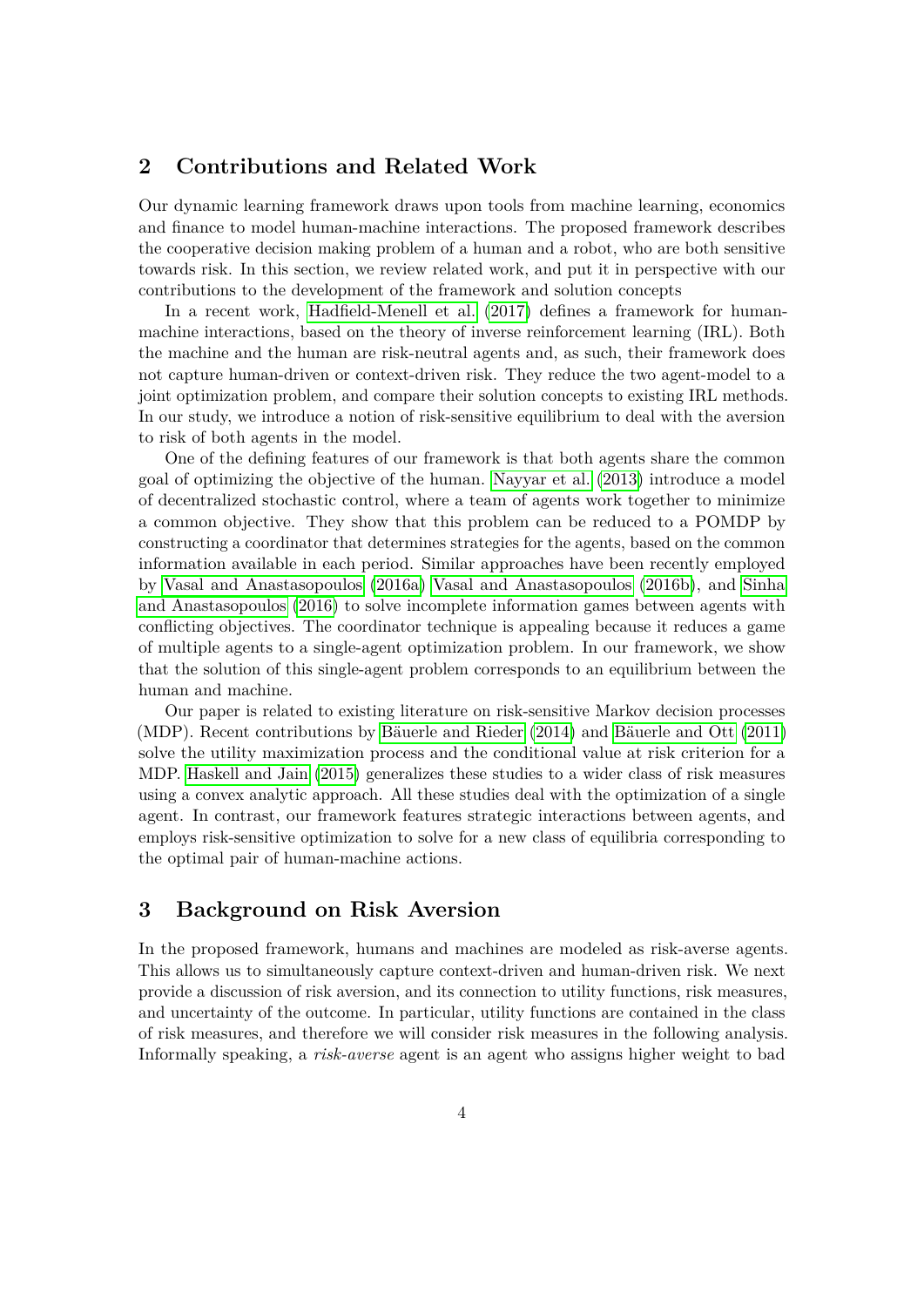states of the world and lower weight to good states of the world, relative to a *risk-neutral* agent.

Consider a probability space  $(\Omega, \mathcal{F}, P)$ , and let the space  $L^{\infty}$  be the space of essentially bounded random variables.<sup>[1](#page-4-1)</sup> A risk measure is a mapping  $\rho: L^{\infty} \to \mathbb{R}$  from an uncertain outcome *Z* onto the set of real numbers. Risk measures can thus account for the entire probability distribution of an uncertain outcome, whereas expected utility functions can only depend on the realization of that outcome.

A widely used class of risk measures is the class of convex risk measures, which satisfy

- 1. Monotonicity:  $\rho(Z) \geq \rho(Z')$  if  $Z \geq Z'$  almost surely.
- 2. Translation invariance:  $\rho(Z + a) = \rho(Z) + a$ , if  $a \in \mathbb{R}$ .
- 3. Convexity:  $\rho(tZ + (1-t)Z') \le t\rho(Z) + (1-t)\rho(Z')$  for all  $t \in [0,1]$ .

The monotonicity axiom states that higher risk is associated with higher loss. The translation invariance axiom states that a sure loss of *a* simply increases the risk by *a*. The convexity axiom states that merging positions does not create additional risk. This property captures the benefits of diversification: a joint position containing the individual positions *X* and *Y* results in a lower risk overall than the sum of the risks in the position *X* plus the risk in the position *Y* separately.

The theory of convex risk measures can be related to utilities. Concretely, let  $g: \mathbb{R} \to \mathbb{R}$  be a convex non-decreasing continuous disutility function, i.e. the minimum represents the point of lowest disutility. If  $E[g(Z)]$  is well defined for all  $Z \in L^{\infty}$ , then the risk measure  $\rho(Z) := E[g(Z)]$  is a convex risk measure (see also [Shapiro et al.](#page-14-6) [\(2009\)](#page-14-6), chapter 6.3 therein). An important class of risk measures considered in this paper are those of the form

$$
J(Z) = E[U(Z)] - \theta E[D(E[Z] - Z)],
$$

where *U* is a strictly decreasing and convex utility function, and  $\theta > 0$  is a coefficient quantifying risk-aversion. The function  $D : \mathbb{R} \to \mathbb{R}^+$  measures the deviation of the losses from the expectation. If we choose  $U(Z) = -Z$  and  $D(Z) = Z^2$ , we recover the classical mean-variance problem. If we set *D* to be a convex function with  $D(Z) = 0$  for  $Z \ge 0$ , then the second component of  $J(Z)$  captures downside risk of losses.

### <span id="page-4-0"></span>**4 The Framework**

**Definition 1.** *A human-machine interaction game is a T period, dynamic game with asymmetric information played between two risk sensitive agents: a human,* **H***, and a machine*, **M***. The game is described by a tuple*  $\langle S, \{A^H, A^M\}, \Theta, \{\rho^H, \rho^M\}, P, c, \pi_0 \rangle$ , *whose elements are defined as:*

- S *a set of system states:*  $s \in S$ ;
- $\mathcal{A}^{\mathbf{H}}$  *a set of actions for*  $\mathbf{H}$ *: a*<sup> $\mathbf{H} \in \mathcal{A}^{\mathbf{H}}$ *;*</sup>
- $\mathcal{A}^{\mathbf{M}}$  *a set of actions for*  $\mathbf{M}$ *:*  $a^{\mathbf{M}} \in \mathcal{A}^{\mathbf{M}}$ *;*

<span id="page-4-1"></span><sup>&</sup>lt;sup>1</sup>A random variable *Z* is essentially bounded if there exists  $M \geq 0$  such that  $P(|Z| > M) = 0$ .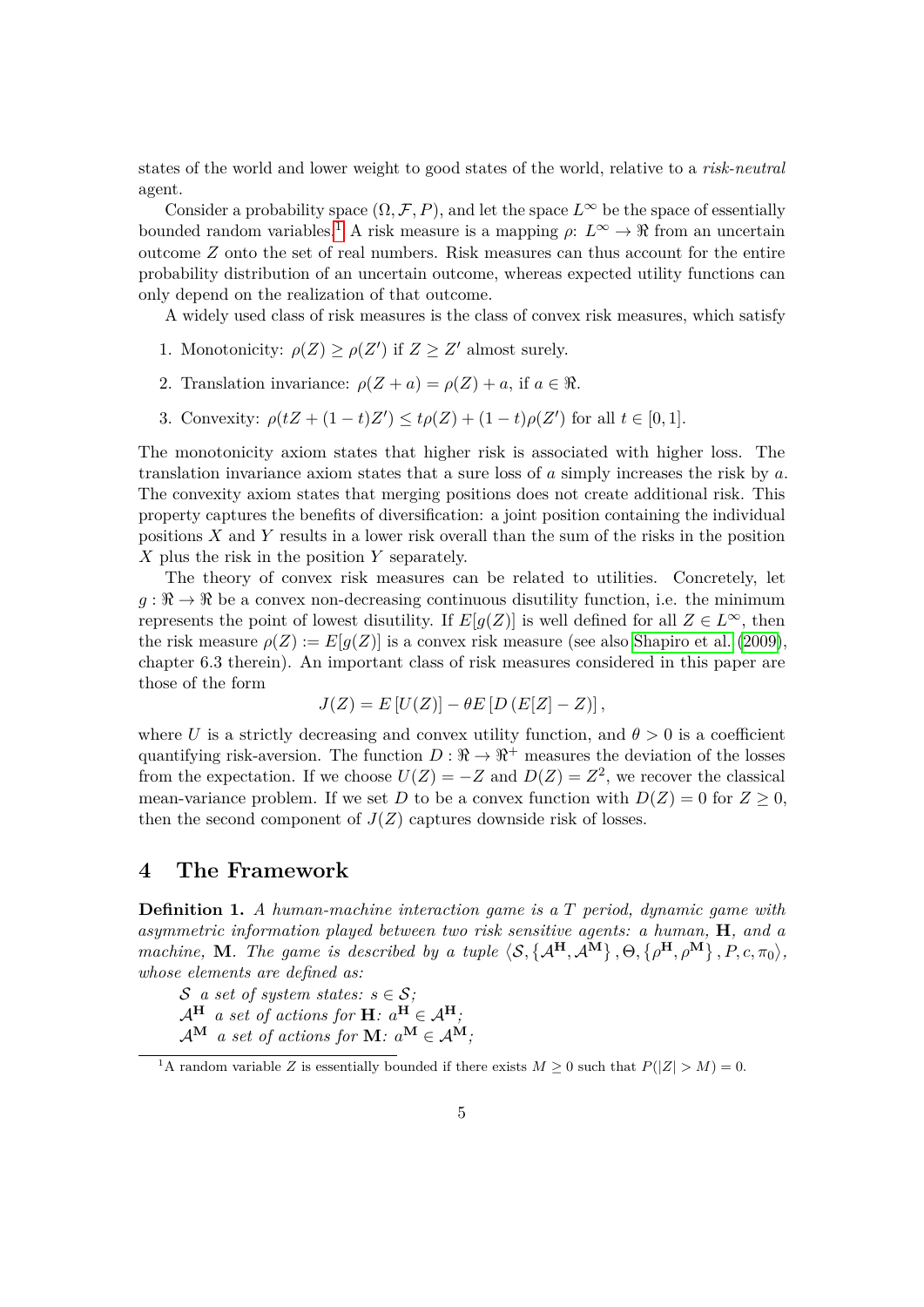$Θ$  *a set of possible risk parameters, only observed by* **H***:*  $θ ∈ Θ$ *;* 

- $\rho_{\varrho}^{\mathbf{H}}(\cdot)$  **H***'s convex risk measure, parameterized by*  $\theta$ *;*
- $\rho^{\mathbf{M}}(\cdot)$  **M***'s convex risk measure over a probability distribution on*  $\theta$ *;*
- $P(\cdot|\cdot,\cdot,\cdot)$  the probability transition function on the future state, given the current *state and joint action:*  $P(s'|s, a^{\mathbf{H}}, a^{\mathbf{M}})$ ;
- $c(\cdot, \cdot, \cdot)$  *an instantaneous cost function that maps the system state and joint actions to a vector of real numbers:*  $c : \mathcal{S} \times \mathcal{A}^{\mathbf{H}} \times \mathcal{A}^{\mathbf{R}} \rightarrow \mathbb{R}^{N}$ ;
- $\pi_1(\cdot)$  *a common prior distribution over the risk parameters:*  $\pi_1(\theta) \in \mathcal{P}(\Theta)$ *.*

We allow for *N* different cost drivers, such as time, labor, or consumed materials depending on the application considered. In a self-driving taxis application, the system costs may include the time required to drive the passenger to her destination, and the toll amount paid by the passenger to the taxi driver. For example, a high toll bridge would allow the passenger to arrive faster to her destination, but it will require him to pay additional fees. Above, we have used  $\mathcal{P}(\Theta)$  to denote the set of probability distributions on Θ. After each period *t*, the human and the machine incur *N* common costs,  $c(s_t, a_t^H, a_t^M) \in \mathbb{R}^N$ , depending on the current state of the system, and their joint action. Their incentives are partially aligned as both the human and the machine prefer to keep the total system costs low over the *T* period horizon. The human's objective is to minimize the *N* costs using her risk measure as the optimization criterion  $\rho_{\theta}^{\mathbf{H}}$ , where  $\theta$  is the true type of the human. For example, the mean-variance risk measure  $\rho_{\theta}^{\mathbf{H}} = \theta_1^{\top} \mathbb{E}\left[\sum_{\tau=1}^T c(s_{\tau}, a_{\tau}^H, a_{\tau}^M)\right] + \theta_2^{\top} Var\left[\sum_{t=1}^T c(s_{\tau}, a_{\tau}^H, a_{\tau}^M)\right]$  maps an N dimensional random outcome for the total costs to a scalar quantity through the parameter vector  $\theta = [\theta_1, \theta_2] \in \mathbb{R}^{2N}$ . In this case, the vector  $\theta$  not only describes the human's risk sensitivity towards each of the *N* costs, but it also describes the relative weight that the human assigns to each cost. The machine does not know the value of  $\theta$  at the initial stage of the game, but begins with a prior distribution  $\pi_1(\cdot) \in \mathcal{P}(\Theta)$ . The machine's objective is to minimize the risk measure criterion  $\rho^{\mathbf{M}}$ .

Denote the set of public histories as

$$
H_t := \left(\mathcal{A}^{\mathbf{H}} \times \mathcal{A}^{\mathbf{M}}\right)^{t-1} \times \mathcal{S}^t,
$$

where  $h_t = (s_1, a_1^H, a_1^M, \dots, a_{t-1}^H, a_{t-1}^M, s_t) \in H_t$  for  $t > 1$  and  $h_1 = s_1$ . A public history contains information that is observed by both the human and the machine, which includes the realization of the system's states and the actions executed by both agents. The machine maintains the posterior distribution over the human's type,  $\pi_t(x) := P(\theta = x|h_t)$ , which we refer to as the machine's belief in period *t*.

A Markov strategy for the human  $\sigma^H = (\sigma_1^H, \ldots, \sigma_T^H)$  is a sequence of measurable maps  $\sigma_t^{\mathbf{H}} : \mathcal{S} \times \mathcal{P}(\Theta) \times \Theta \to \mathcal{P}(\mathcal{A}^{\mathbf{H}})$  so that

$$
\sigma_t^{\mathbf{H}}(a|s_t, \pi_t, \theta) = P(a_t^{\mathbf{H}} = a|s_t, \pi_t, \theta), \ \forall t \in \{1, \dots, T\}, a \in \mathcal{A}^{\mathbf{H}}.
$$

A Markov strategy for the machine  $\sigma^{\mathbf{M}} = (\sigma_1^{\mathbf{M}}, \dots, \sigma_T^{\mathbf{M}})$  is a sequence of measurable maps  $\sigma_t^{\mathbf{M}}$  :  $S \times \mathcal{P}(\Theta) \to \mathcal{P}(\mathcal{A}^{\mathbf{M}})$  so that

$$
\sigma_t^{\mathbf{M}}(b|s_t, \pi_t) = P(a_t^{\mathbf{M}} = b|s_t, \pi_t), \ \forall t \in \{1, \dots, T\}, b \in \mathcal{A}^{\mathbf{M}}
$$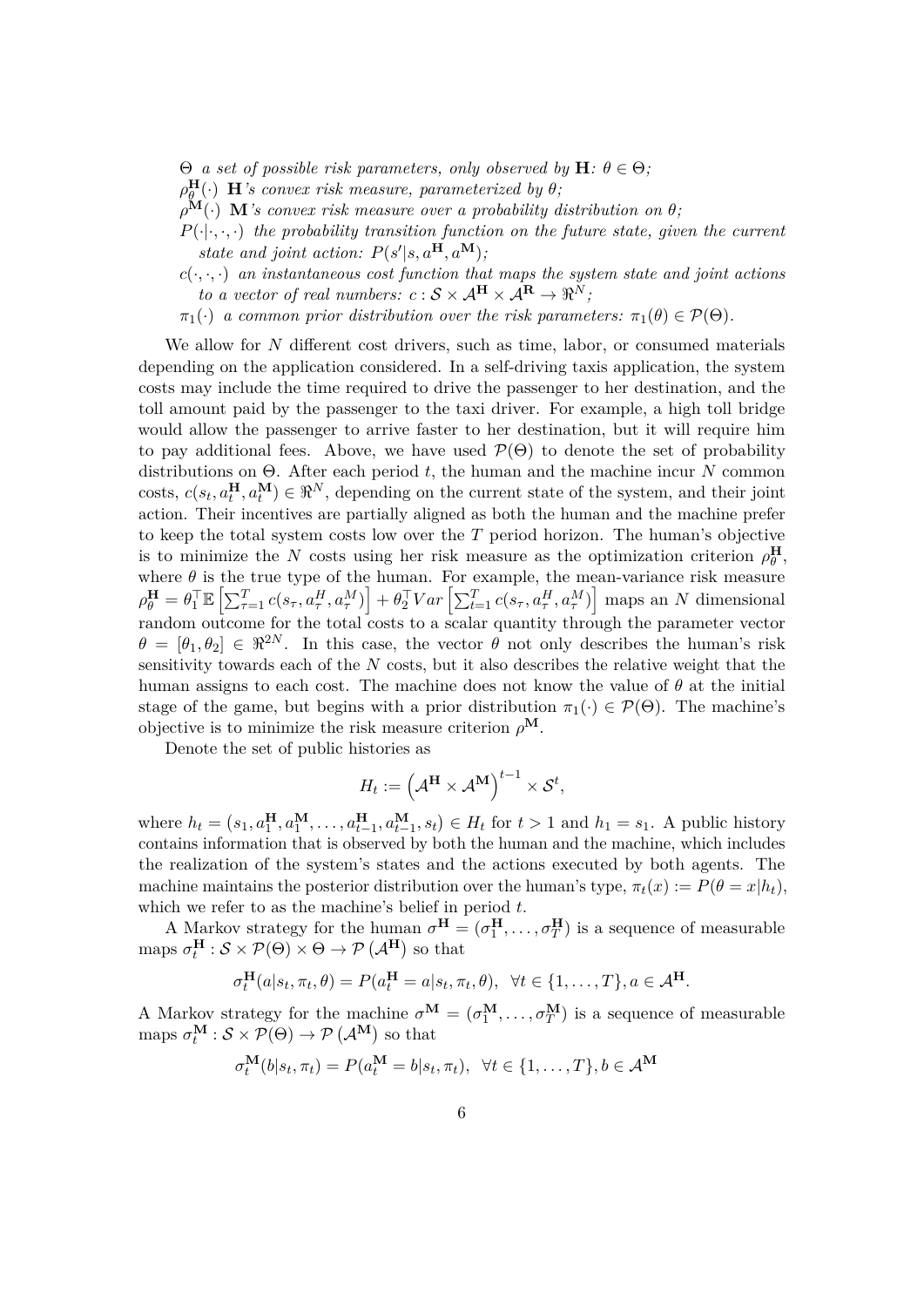Notice that the human's Markov strategy depends on the machine's current beliefs because the action of the human is influenced by the action of the machine, which in turn depends on its belief over the human's type.

The total (cumulative) cost is given by the random variable

$$
C_T := \sum_{\tau=1}^T c\left(s_{\tau}, a_{\tau}^{\mathbf{H}}, a_{\tau}^{\mathbf{M}}\right).
$$

Given the conflicting objectives of both agents, the framework as presently defined is a two-player strategic game. As such, we define the corresponding *risk-sensitive Bayesian equilibrium* as a pair of strategies  $(\sigma^{*H}, \sigma^{*M})$  and a belief profile  $\pi^* := (\pi_1^*, \ldots, \pi_T^*)$  such that

<span id="page-6-0"></span>
$$
\rho_{\theta}^{\mathbf{H}}\left(C_{T}|\sigma^{*{\mathbf{H}}},\sigma^{*{\mathbf{M}}},\pi_{1}^{*},h_{1}\right) \leq \rho_{\theta}^{\mathbf{H}}\left(C_{T}|\tilde{\sigma}^{\mathbf{H}},\sigma^{*{\mathbf{M}}},\pi_{1}^{*},h_{1}\right),
$$
\n
$$
\rho^{\mathbf{M}}\left(\rho_{\theta}^{\mathbf{H}}\left(C_{T}|\sigma^{*{\mathbf{H}}},\sigma^{*{\mathbf{M}}},\pi_{1}^{*},h_{1}\right)|\pi_{1}^{*}\right) \leq \rho^{\mathbf{M}}\left(\rho_{\theta}^{\mathbf{H}}\left(C_{T}|\sigma^{*{\mathbf{H}}},\tilde{\sigma}^{\mathbf{M}},\pi_{1}^{*},h_{1}\right)|\pi_{1}^{*}\right), \quad (1)
$$

for all strategies  $\tilde{\sigma}^{\mathbf{H}}$ ,  $\tilde{\sigma}^{\mathbf{M}}$ . Furthermore, the machine's belief profile  $\pi^*$  must be consistent with the strategies  $(\sigma^*{\bf H}, \sigma^*{\bf M})$  in that Bayes' rule is used to update the beliefs whenever possible. Specifically, the machine's belief on the true value of the human's risk parameter  $\theta$  satisfy the standard nonlinear filter equation [\(Fudenberg and Tirole](#page-14-7) [\(1991\)](#page-14-7)),

$$
\pi_{t+1}^*(\theta) := \frac{\pi_t^*(\theta)\sigma^{*\mathbf{H}}(a_t^{\mathbf{H}}|s_t, \pi_t^*, \theta)}{\sum_{\tilde{\theta}} \pi_t^*(\tilde{\theta})\sigma^{*\mathbf{H}}(a_t^{\mathbf{H}}|s_t, \pi_t^*, \tilde{\theta})},\tag{2}
$$

provided there exists a value of  $\tilde{\theta}$  such that  $\pi_t^*(\tilde{\theta}) > 0$  and  $\sigma^{*H}(a_t^H|s_t, \pi_t^*, \theta) > 0$ . In period 1, the belief profile  $\pi_1^*$  is equal to the prior  $\pi_1$ .

The first of the two inequalities in equation [\(1\)](#page-6-0) indicates that the human has no incentive to unilaterally deviate from her action  $\sigma^*$ <sup>**H**</sup> to any other action  $\tilde{\sigma}^{\mathbf{H}}$  because her risk-adjusted total cost would increase. Similarly, the second inequality stipulates that the machine's action yields the smallest risk-adjusted total cost, according to both the human's type and the machine's beliefs over the human's type.

The canonical solution concept for dynamic games of incomplete information is the Bayesian equilibrium (BE). However, standard equilibrium concepts rely on maximizing the expectation of utility functions assigned to each player. A Bayesian equilibrium in our setup would require that both agents minimize the expected disutility of total system costs, rather than the general risk measures we present.

Context-driven risk in our model is captured by applying the risk measure  $\rho^{\mathbf{H}}$  to the total system cost. This allows us to capture a wide variety of cost criteria that depend on the statistical properties of the cumulative costs, including value at risk, conditional value at risk, and worst case measures. A special case of context-driven risk is when the human minimizes the expected disutility from costs, where disutility is quantified by a convex utility function. Human-driven risk is quantified by the risk measure  $\rho^{\mathbf{M}}$  over the distribution of human's type. For example, if  $\rho^{\bf M}$  is the expectation operator, then the machine aims for the best service to the average human type. On the other hand,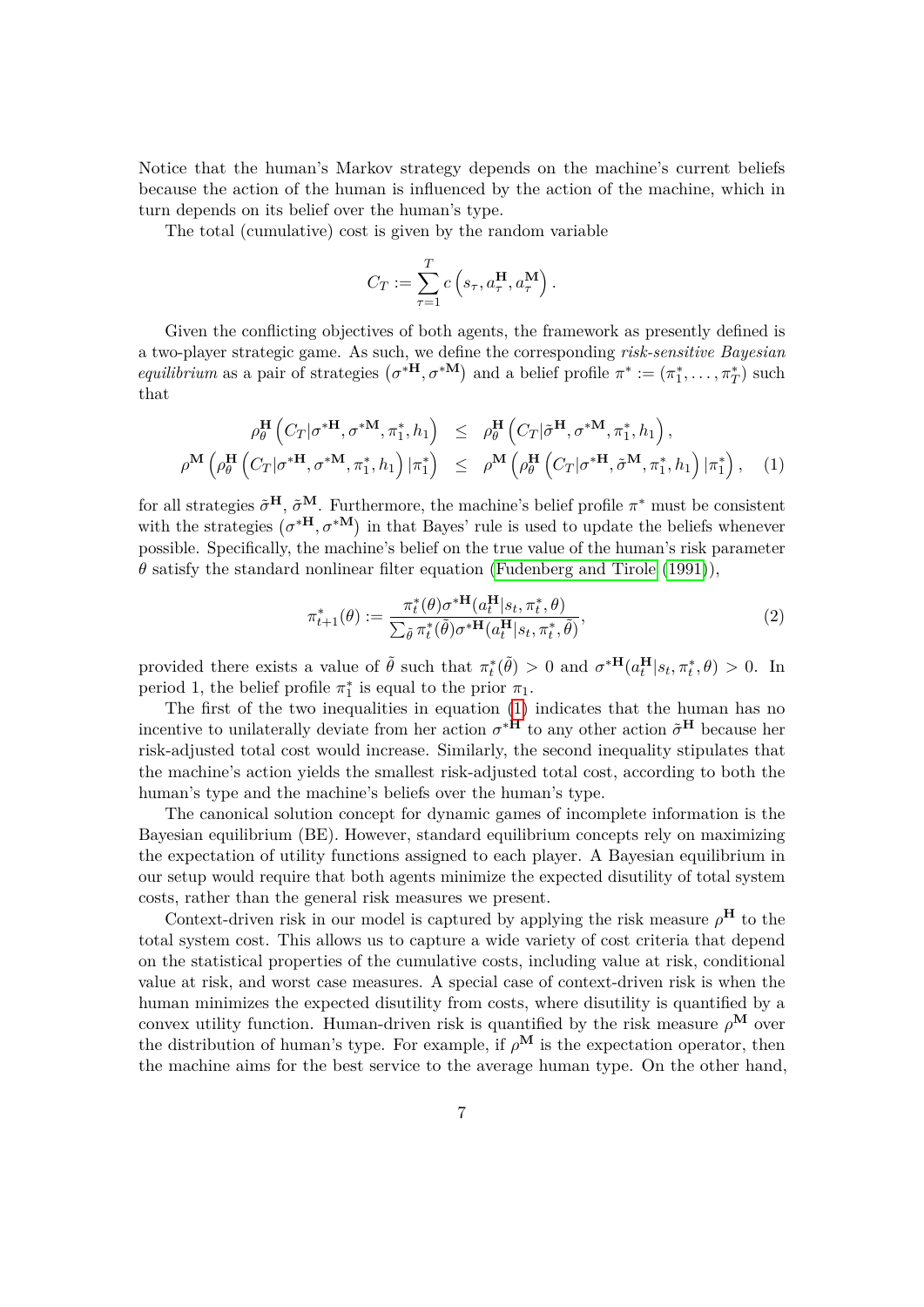if  $\rho^{\bf M}$  represents the value at risk for some level of service  $\alpha$ , then the machine aims to provide good service for  $1 - \alpha$  percentage of the human types. Lastly, if the human's type is revealed to the machine before  $T$ , then there is no human's driven risk. In this case,  $\rho^{\mathbf{M}}(\rho_{\theta}^{\mathbf{H}}(C_T)) = \rho_{\theta}^{\mathbf{H}}(C_T)$ , so that the two inequalities in Eq. [1](#page-6-0) coincide, and the game becomes *cooperative*.

The solution methodology that we propose to address the human-machine framework is to transform the strategic game to a single-agent problem by introducing a coordinator agent **C**. The coordinator assigns a policy  $\sigma^{\mathbf{C}} = (g^{\mathbf{M}}, g^{\mathbf{H}}_{\theta})$  such that  $g^{\mathbf{M}}$  is a strategy for the machine and  $g_{\theta}^{\mathbf{H}}$  is a decision function, which prescribes the human's strategy for each possible realization of *θ*. Hence, the coordinator is unaware of the human's risk parameter, but instead chooses a strategy for every possible type of human. The coordinator's objective is to minimize the machine's risk measure using these controls,

$$
\min_{g^{\mathbf{M}},g_{\theta}^{\mathbf{H}}} \rho^{\mathbf{M}}\left(\rho_{\theta}^{\mathbf{H}}\left(C_{T}, | g^{\mathbf{H}}_{\theta}, g^{\mathbf{M}}, \pi_1, h_1\right) | \pi_1\right).
$$

The resulting problem is a partially-observable, risk-sensitive, Markov decision process (risk-POMDP). The following theorem connects the solution to the coordinator problem with the equilibrium concept for the human-machine interaction game.

<span id="page-7-1"></span>**Theorem 1.** *A solution to the coordinator problem is a risk-sensitive Bayesian equilibrium to the two-agent human-machine interaction game.*

The proof of Theorem [1](#page-7-1) is included in appendix [A.](#page-12-0)

**Remark 1.** *The risk-POMDP formulation can be reduced to a fully observable, risksensitive MDP, where the state space is enlarged to include the belief profile. The resulting single-agent problem can then be solved using existing risk optimization techniques described in Section [2.](#page-3-0)*

### <span id="page-7-0"></span>**5 Applications and Numerical Study**

Consider the following risk-sensitive version of the stochastic path finding problem. A human hires a self-driving taxicab to travel to one of several possible locations, but each path assumes an uncertain cost for the human. This cost may take the form of a fuel consumption cost required to travel, tolls or fees required for access to certain paths, or a cost associated with the time the car takes to reach one of the destinations. In each period, the car chooses a direction to move along a grid towards a destination. Making this determination requires the car to estimate the human's risk preferences associated with the cost of travel. For instance, if the human's tolerance for risk was known to be high, then the car would choose a path with a lower expected cost, irrespective of its risk level. Conversely, if the robot knew that the human was sensitive to risk, it would avoid paths with widely varying costs, even if those paths had lower average costs.

As an illustrative example, assume that the human's risk aversion coefficient is *θ* and that the optimal path minimizes the weighted sum of its expected cost and variance.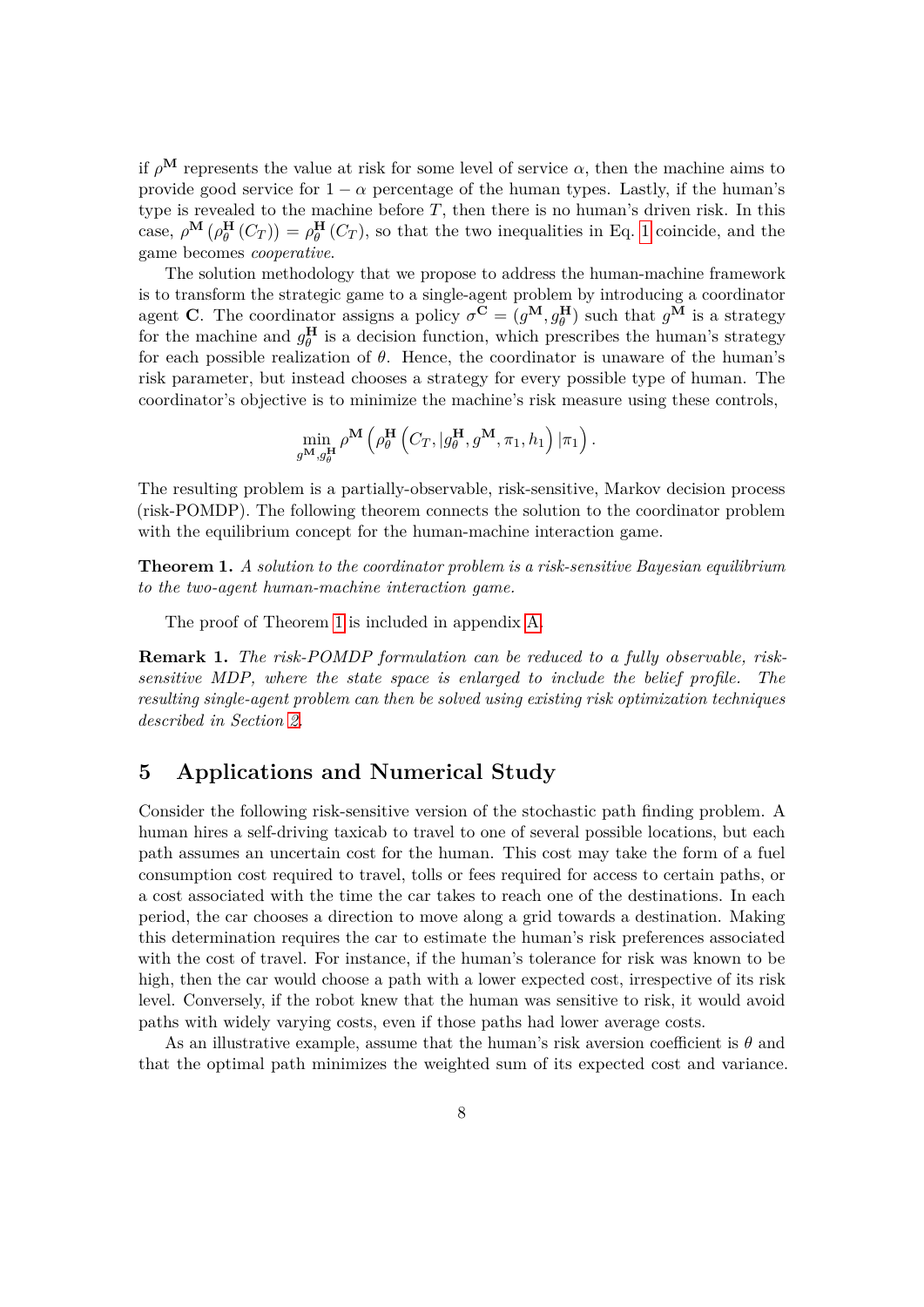Note that, for this example, the risk-aversion coefficient is the human's type.

<span id="page-8-0"></span>
$$
\mathbb{E}\left[\sum_{\tau=1}^{T}c(s_{\tau}, a_{\tau}^{H}, a_{\tau}^{M})\right] + \theta Var\left[\sum_{t=1}^{T}c(s_{\tau}, a_{\tau}^{H}, a_{\tau}^{M})\right],
$$
\n(3)

where each  $c(s_\tau, a_\tau^H, a_\tau^M)$  represents the random cost of traveling from gridpoint  $s_\tau$ to the gridpoint determined by the joint actions  $a^H_\tau$  and  $a^M_\tau$ . Once the car stops moving, the human receives a reward (or negative cost) associated with its final position  $c(s_\tau, STOP) < 0$ . Assuming that  $\theta$  is known, the optimal solution solves for the *stochastic shortest path* adjusted for risk aversion. The figure below depicts optimal paths for two values of the risk aversion parameter, with  $\theta_1 < \theta_2$  representing a stronger aversion to the variance of total travel costs. Each edge  $(i, j)$  is labeled with the mean and variance of its cost  $(\mu_{ij}, \sigma_{ij}^2)$ .



Figure 1: *The human's planning problem.* The costs are assumed to be independent across edges. The objective is to minimize the risk-averse criterion in Eq. [\(3\)](#page-8-0), that is to solve the stochastic shortest path from node 1 to node 8.

Left: the shortest path if the human's risk aversion coefficient is  $\theta_1 = 0.01$  (red arrows denote the shortest path). The risk averse criterion equals  $30 + 0.01 \times 400 = 34$ . Right: the shortest path if the human's risk aversion coefficient is  $\theta_2 = 0.05$  (yellow arrows denote the shortest path). The risk averse criterion equals  $35 + 0.05 \times 100 = 40$ .

Each of these paths would be followed by the car, provided it knew the human's risk aversion before proceeding along a chosen direction. Instead the machine is calibrated, perhaps by its manufacturer, with a prior distribution over the two possible risk coefficients,  $\pi_1(\theta_1) = Pr(\theta = \theta_1)$ , and  $\pi_1(\theta_2) = Pr(\theta = \theta_2)$ . Left unattended by the human, the car would proceed along the path minimizing the risk-adjusted cost corresponding to the expected risk-aversion coefficient,  $\pi_1(\theta_1)\theta_1 + \pi_1(\theta_2)\theta_2$ . Accordingly, the car chooses an action  $a^M(t) \in \{``N'', "S'', "E'', "W'', "STOP''\}$  in each period. The human observes the car as it moves and decides in each period whether or not to send a signal to override the car's action and replace it with one that better reflects the human's true risk aversion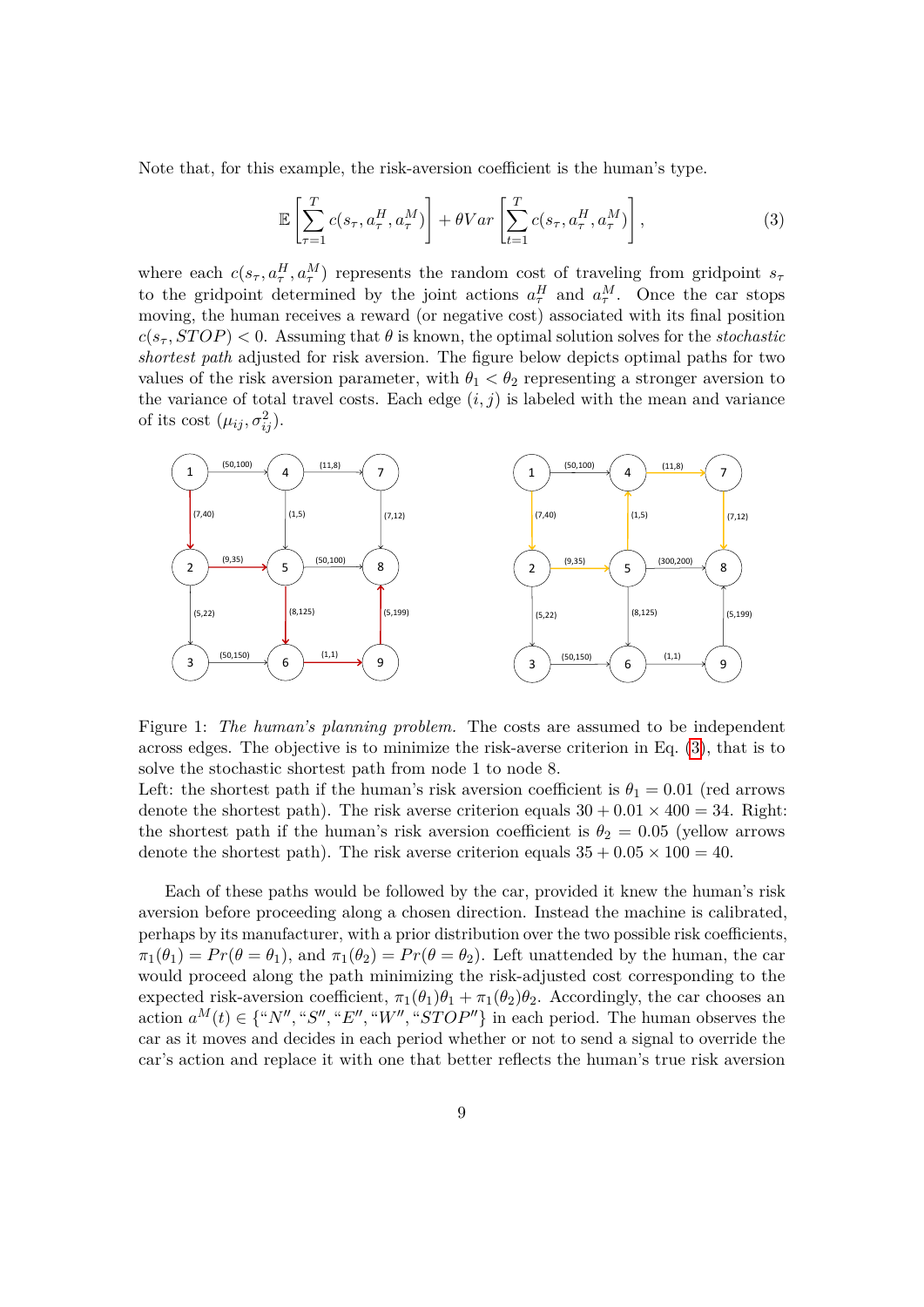parameter. The human's action in period  $t, a^H(t) \in \{\emptyset, "N'', "S'', "E'', "W'', "STOP''\}$ incurs a fixed transmission cost  $q(a^H(t)) = q^H\left(\mathbf{1}_{a^H(t)\neq\emptyset}\right)$  each time a signal is sent to the car.

Whenever the human overrides the car's action, the car receives more information about the human's underlying risk parameter. Consider once again, the example illustrated in the figure. Before period  $t = 3$ , the risk-adjusted shortest path is the same for both  $\theta_1$  and  $\theta_2$ . The human would therefore not send a signal to the car in these periods, since the car would execute the optimal path without additional and costly guidance. In period  $t = 3$ , however, the human would direct the car towards the optimal path with  $a^H(3) = "S"$  if  $\theta = \theta_1$  and  $a^H(3) = "N"$  if  $\theta = \theta_2$ . After the human sends this action to the car, the car would learn the human's true risk parameter as this action is fully revealing. The human would then refrain from sending any more transmissions, as the car would act optimally according to the human's revealed preferences until reaching the destination.



Figure 2: *The human-machine planning problem.* Human and machine cooperate to minimize the risk-averse criterion in Eq.  $(3)$ , that is the stochastic shortest path from node 1 to node 8. Green arrows correspond to machines's actions and blue arrows correspond to human's actions.

Left: The actual human's risk aversion coefficient is  $\theta_1 = .01$ . Right: The actual human's risk aversion coefficient is  $\theta_2 = .05$ .

The human's action is fully revealing and allows the machine to perfectly learn the human's risk aversion coefficient.

#### **5.1 Measures of Performance**

To measure the effectiveness of the coordinator risk-POMDP, we assess the following measures of performance. Using the self-driving taxicab framework, consider the case in which the car is undecided between three possible values of human's risk aversion:  $\theta_1 = 0.01, \theta_2 = 0.1$ , and  $\theta_3 = 0.2$ . The mean and variance of the edges can be found in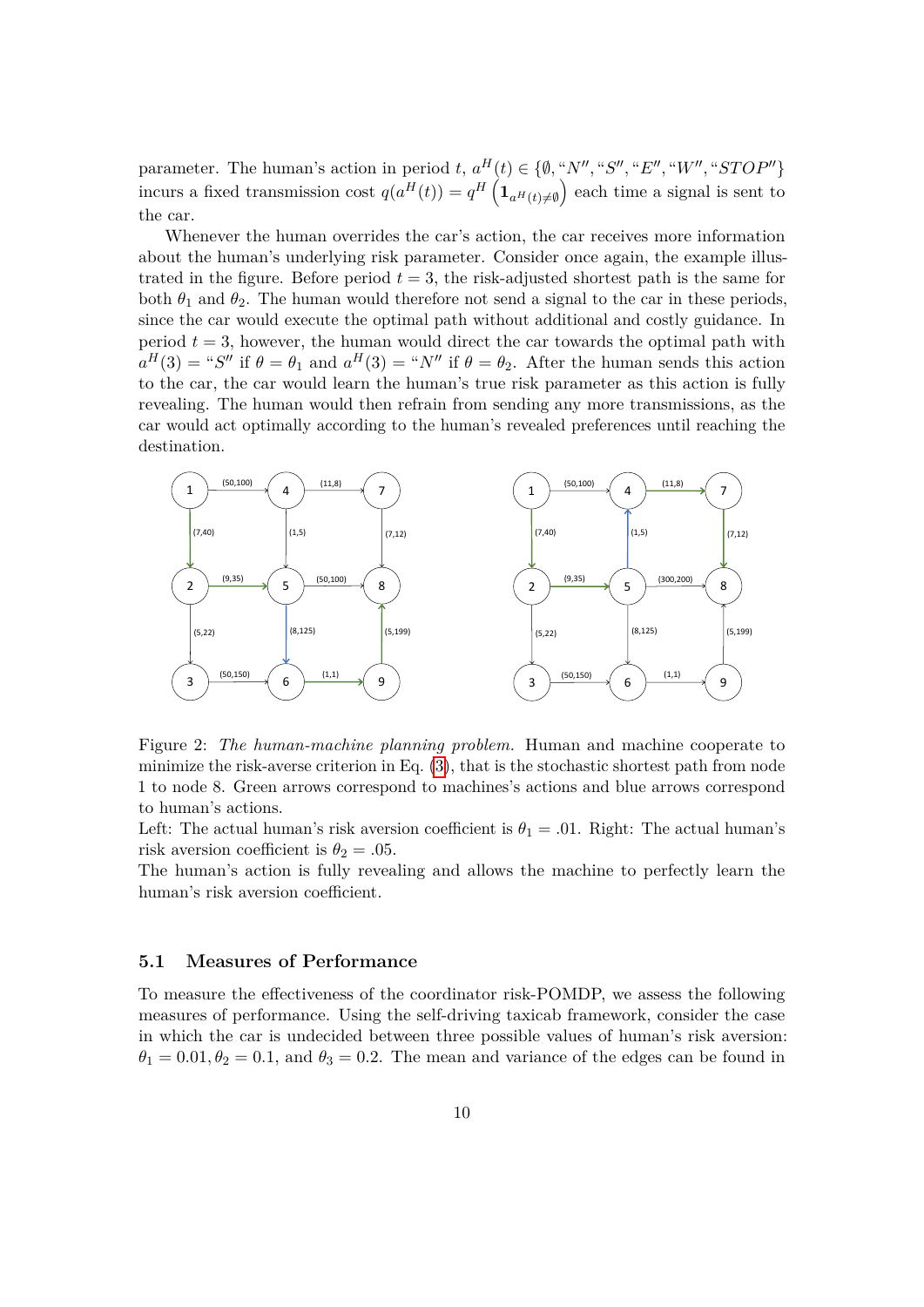<span id="page-10-0"></span>

Figure 3: *Each graph plots the regret of the different strategies versus the prior probability on the actual human's risk aversion parameter. Top left graph: vary*  $\pi_1(\theta_1)$  *on the x-axis and assume*  $\pi_1(\theta_2) = \pi_1(\theta_3) = \frac{1 - \pi_1(\theta_1)}{2}$ . Top right graph: vary  $\pi_1(\theta_2)$  on the x-axis and *assume*  $\pi_1(\theta_1) = \pi_1(\theta_3) = \frac{1-\pi_1(\theta_2)}{2}$ . Bottom graph: vary  $\pi_1(\theta_3)$  on the x-axis and assume  $\pi_1(\theta_1) = \pi_1(\theta_2) = \frac{1-\pi_1(\theta_3)}{2}.$ 

appendix [B.](#page-13-0) We calculate the *regret* of various strategies, including the risk-POMDP solution, against the best possible outcome. This benchmark is defined to be the solution in a setup where the human is allowed to directly communicate her risk parameter to the machine in the first period. The "Machine-Neutral" strategy represents the policy of a car, which ignores the risk of each path; that is, the car assumes incorrectly that  $\theta = 0$ . The "Machine-Average" strategy uses the correct prior over the human's risk parameter, but does not interact with the human while it drives. As such, the human never gets the opportunity to reveal more information about her risk parameter, and the car provides the best service to the average human. This policy is similar to the strategies considered in [Hadfield-Menell et al.](#page-14-0) [\(2017\)](#page-14-0) for apprenticeship learning models. In these models, the machine observes the human for a fixed number of periods and generates a probability distribution over the human's type. The machine then takes actions to optimize the objective of the average human according to the prior distribution on the human's type. The machine-average strategy mirrors this learning model in the sense that the machine's prior could be generated from earlier interactions with the human. Lastly, the "Human-Machine" strategy solves the risk-POMDP in a setup where the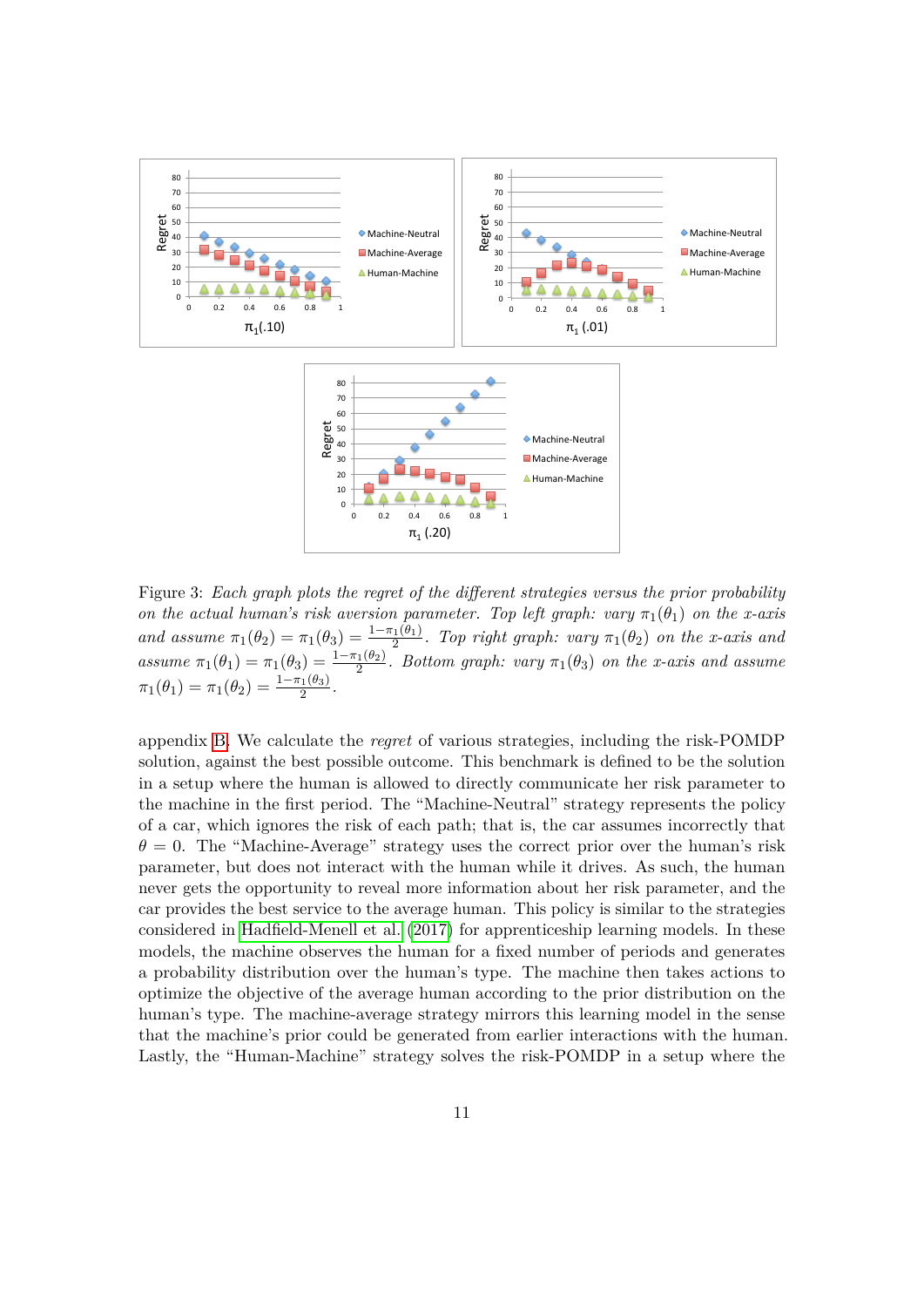human is allowed to override the machine's actions and teach the car her risk preferences. Mathematical formulations for each policy are available in appendix [B.](#page-13-0)

### **5.2 Numerical Results**

The graphs in Figure [3](#page-10-0) depict the regret from the different strategies. The optimal joint human-machine policy always achieves the smallest regret. Moreover, the regret from the strategy in which the machine ignores the context-driven risk is the highest. Consistent with the intuition, the left graph indicates that if the prior probability on the lowest value of human's risk aversion increases, the regret from not accounting for the risk parameter in the machine's strategy gets lower. Consequently, the machine-neutral strategy has a small regret because the true sensitivity to context-driven risk is very low  $(\theta = 0.01 \approx 0)$ . In contrast, if the prior probability on the highest value of human's risk aversion increases (right graph), the regret of the strategy in which the machine does not account for risk becomes higher. In this case, ignoring risk is costly because the human is very sensitive to context-driven risk  $(\theta = 0.2)$ .

The machine-average strategy outperforms the machine-neutral strategy in each instance since it incorporates the typical (average) human's preference towards contextdriven risk. As the prior probability on the human's risk aversion parameter approaches a point mass distribution, i.e.  $\pi_1(\theta)$  increases toward one for a fixed  $\theta$ , under the machineaverage strategy, the machine provides the same service as in the best case policy, in which it knows the human's risk aversion. When the prior probability for one of the parameters is low, the machine-average strategy takes the average of the remaining two parameter values to determine its policy. As a result, the regret when  $\pi_1(0.01) \approx 0$  shown in the left graph is lower than the regret for intermediate values of the prior. Low values of  $\pi_1(.01)$  imply that the true parameter is either  $\theta = .1$  or  $\theta = .2$  and so the optimal policy corresponding to  $\theta = .15$  performs closer to the best case policy than, for example, the optimal policy when  $\pi_1(.01) = .33$ , which corresponds to  $\bar{\theta} = .1033$ .

### <span id="page-11-0"></span>**6 Conclusion and Future Work**

In this paper, we presented a framework for human-machine decision making, accounting for both human-driven and context-driven risk. Due to the different risk sensitivities of the human and the machine, respectively, to the context in which the task is being executed and to the category of humans served, the optimal decision making problem may be formulated as a game with strategic interactions. We have introduced the concept of risk-sensitive equilibria to deal with the corresponding game, and introduced risksensitive optimization techniques to solve a related coordinator problem. The optimal solution to the risk-POMDP is then a risk-sensitive Bayesian equilibrium for the humanmachine framework. Using our framework, we have developed measures of performances quantifying the regret of various human-machine cooperative strategies against the idealized situation in which both human and machine know human's characteristics. Our numerical analysis indicates that human-machine strategies may exhibit poor performance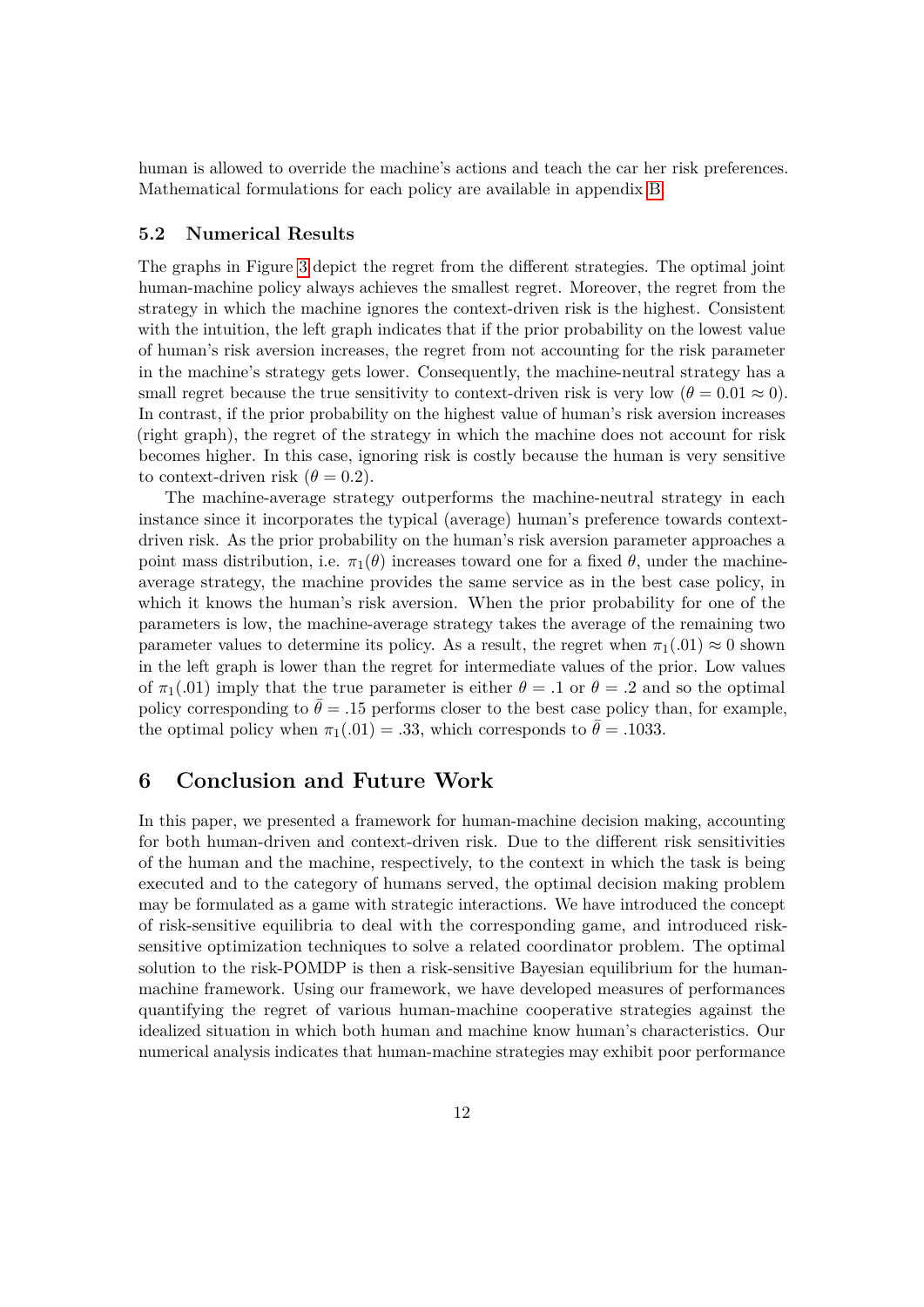if they ignore context-driven risk when this is actually present, or if they target the profile of human having the typical (average) characteristics.

Future directions for this research include the development of new solution methods to integrate risk optimization techniques with concepts from game theory. A key refinement to equilibrium in dynamic games is the notion of subgame perfection. This enforces incentive compatibility for both agents in each subgame initiated at the start of each period. However, many commonly used risk measures are not time-separable, i.e. the risk over the entire horizon cannot be decomposed into a set of risks, each allocated to a different time period. Consider, for example, a self-driving taxi application, in which heavy traffic conditions at a specific hour of the day are likely to be followed by severe traffic conditions at nearby time periods. In this situation, risks are correlated over time, and thus an error would be introduced if they were to be treated as time separable. Without time separability, the risk-POMDP no longer satisfies the Markov property.

# **Appendix**

### <span id="page-12-0"></span>**A Proof of Theorem 1**

Given a solution to the coordinator problem,  $\sigma^*$ **C** =  $(g^*$ **M**,  $g^*$ **H** $)$ , assume that the human's true type is an arbitrary value  $\bar{\theta} \in \Theta$ . Then it is sufficient to confirm that the strategies  $\sigma^{*H} = g_{\bar{\theta}}^{*H}$  and  $\sigma^{*M} = g^{*M}$  satisfy the three properties for the risk-sensitive Bayesian equilibrium:

(I) Machine's incentive compatibility

$$
\rho^{\mathbf{M}}\left(\rho^{\mathbf{H}}_{\theta}\left(C_{T} | \sigma^{\mathbf{*H}},\sigma^{\mathbf{*M}}, \pi_1, h_1\right) | \pi_1\right) \leq \rho^{\mathbf{M}}\left(\rho_{\theta}^{\mathbf{H}}\left(C_{T} | \sigma^{\mathbf{*H}},\tilde{\sigma}^{\mathbf{M}}, \pi_1, h_1\right) | \pi_1\right).
$$

(II) Human's incentive compatibility

$$
\rho_{\overline{\theta}}^{\mathbf{H}}\left(C_{T} | \sigma^{* \mathbf{H}}, \sigma^{* \mathbf{M}}, \pi_1, h_1\right) \leq \rho_{\overline{\theta}}^{\mathbf{H}}\left(C_{T} | \tilde{\sigma}^{\mathbf{H}}, \sigma^{* \mathbf{M}}, \pi_1, h_1\right).
$$

(III) The consistent belief profile

$$
\pi_{t+1}^*(\theta) := \frac{\pi_t^*(\theta)\sigma^{*\mathbf{H}}(a_t^{\mathbf{H}}|s_t, \pi_t^*, \theta)}{\sum_{\tilde{\theta}} \pi_t^*(\tilde{\theta})\sigma^{*\mathbf{H}}(a_t^{\mathbf{H}}|s_t, \pi_t^*, \tilde{\theta})}.
$$
\n(4)

The machine's incentive compatibility  $(I)$  is satisfied since the objective function of the coordinator is equal to the objective function of the machine. The consistent belief profile (III) follows directly from the formulation of the coordinator problem as a POMDP. The human's incentive compatibility condition (II) follows from the monotonicity property of the convex risk measures  $\rho_{\theta}^{\mathbf{H}}$  and  $\rho^{\mathbf{M}}$  by the following logic. Assume that there exists a strategy  $\tilde{\sigma}_{\bar{\theta}}^{\mathbf{H}}$  such that

$$
\rho_{\bar{\theta}}^{\mathbf{H}}\left(C_{T} | \sigma^{* \mathbf{H}}, \sigma^{* \mathbf{M}}, \pi_1, h_1\right) > \rho_{\bar{\theta}}^{\mathbf{H}}\left(C_{T} | \tilde{\sigma}^{\mathbf{H}}, \sigma^{* \mathbf{M}}, \pi_1, h_1\right).
$$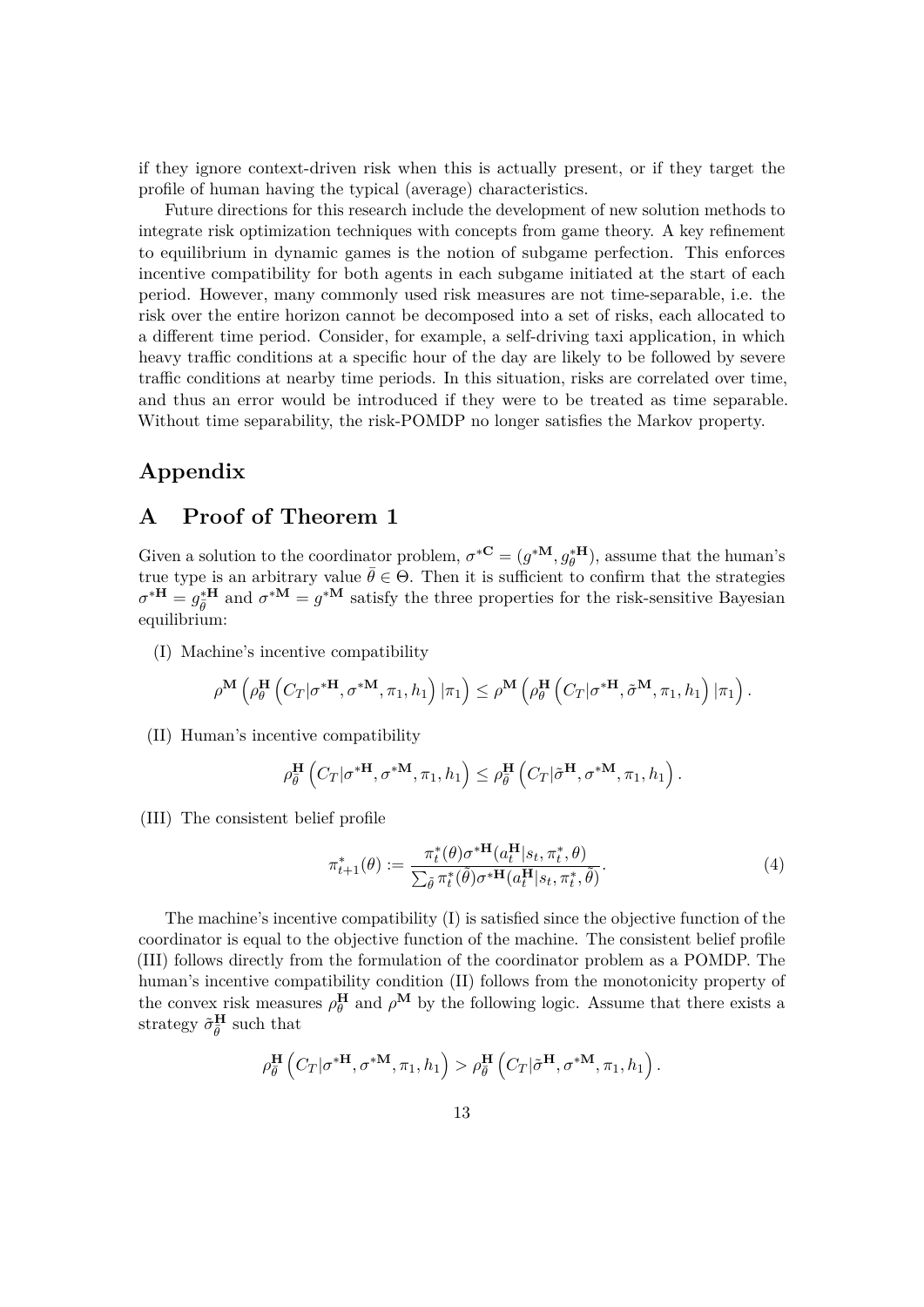Then the monotonicity property implies that the coordinator's objective function can be reduced using the strategy  $g_{\bar{\theta}}^{\mathbf{H}} = \tilde{\sigma}^{\mathbf{H}}$ . Thus we arrive at the desired contradiction that the solution to the coordinator problem is optimal.

# <span id="page-13-0"></span>**B Numerical Study**

The figure below depicts optimal paths for three values of the risk aversion parameters: from left to right,  $\theta = .01$ ,  $\theta = .1$  and  $\theta = .2$ . Each edge  $(i, j)$  is labeled with the mean and variance of its cost  $(\mu_{ij}, \sigma_{ij}^2)$  and the terminal nodes are labeled with reward distributions  $R = (\mu_i, \sigma_i^2)$ . The three terminal nodes labeled with reward distributions are the only nodes where the human-machine tandem can choose the "STOP" action.



We mathematically define the regret for each of the strategies discussed in Section 5.1. First, we define the best-case policy as the one in which the machine maximizes the correct human's criterion, that is:

$$
BCP = \sum_{i=1}^{K} \pi_1(\theta_k) \max_{\{a_\tau^H, a_\tau^M\}} \left( \mathbb{E} \left[ \sum_{\tau=1}^T c(s_\tau, a_\tau^H, a_\tau^M) | \theta = \theta_k \right] + \theta_k Var \left[ \sum_{\tau=1}^T c(s_\tau, a_\tau^H, a_\tau^M) | \theta = \theta_k \right] \right),
$$

where *K* is the number of distinct admissible values of the parameter  $\theta$ . The regret of the "Machine-Neutral" strategy is defined by

$$
\mathbb{E}^{\pi_1}\left[\mathbb{E}\left[\sum_{\tau=1}^T c(s_\tau, a_\tau^{*H}, a_\tau^{*M,0})\right] + \theta Var\left[\sum_{\tau=1}^T c(s_\tau, a_\tau^{*H}, a_\tau^{*M,0})\right]\right] - BCP,
$$

where the first expectation above is computed under the policy in which the machine incorrectly maximizes the expected cumulative cost, i.e. it assumes  $\theta = 0$ . We denote by  $a_{\tau}^{*M,0}$  the corresponding optimal action chosen by the machine. The regret of the "Machine-Average" strategy is defined by

$$
\mathbb{E}^{\pi_1}\left[\mathbb{E}\left[\sum_{\tau=1}^T c(s_\tau, a_\tau^{*M,n})\right] + \theta Var\left[\sum_{\tau=1}^T c(s_\tau, a_\tau^{*M,n})\right]\right] - BCP,
$$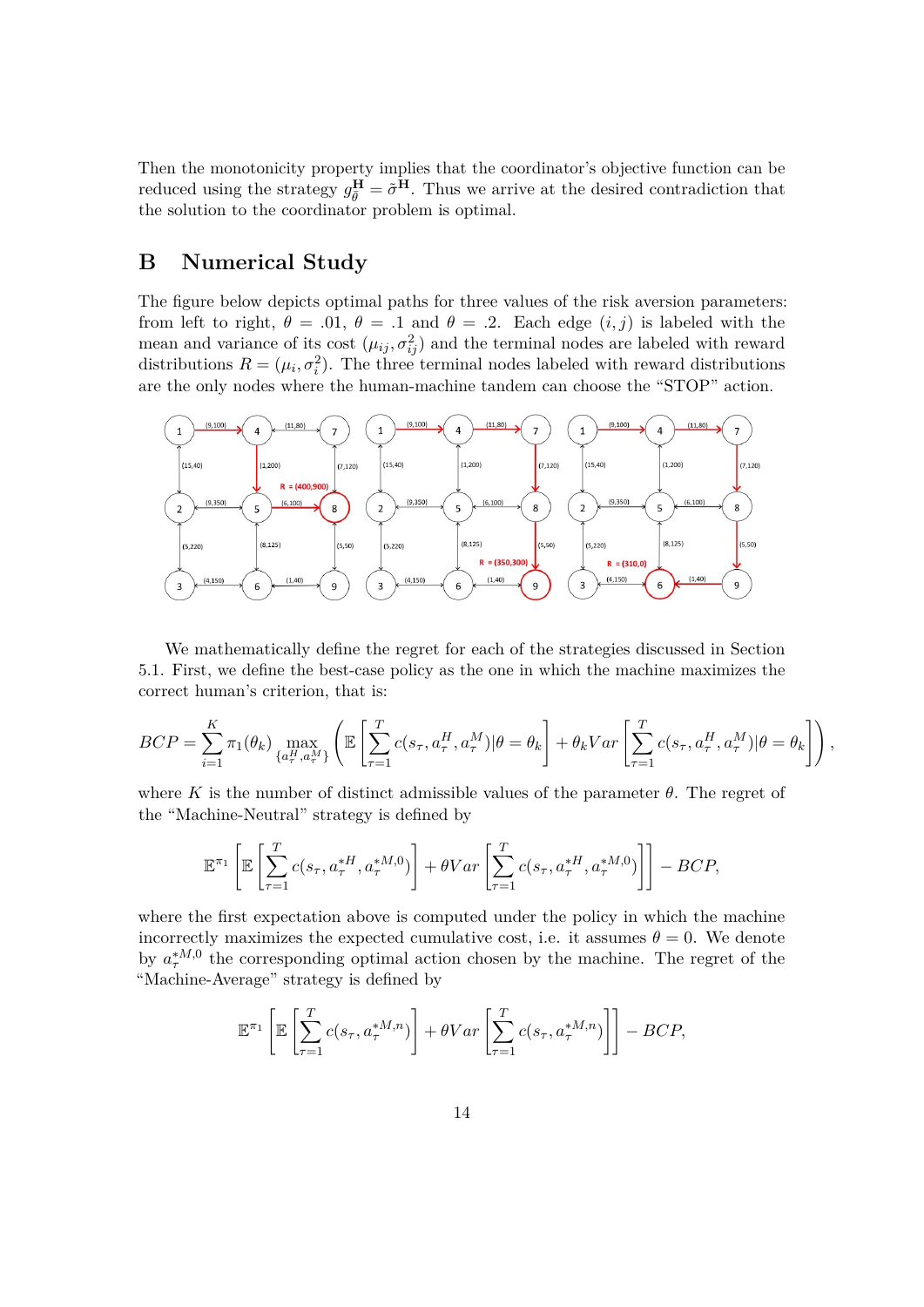where the first expectation above is computed under the policy in which only the machine takes actions and the human never intervenes. We denote by  $a_{\tau}^{*M,n}$  the corresponding optimal action by the machine. The regret of the "Human-Machine" strategy evaluates the performance of our model against the best-case policy. The regret is defined as

$$
\mathbb{E}^{\pi_1}\left[\mathbb{E}\left[\sum_{\tau=1}^T c(s_\tau, a_\tau^{*H}, a_\tau^{*M})\right] + \theta Var\left[\sum_{\tau=1}^T c(s_\tau, a_\tau^{*H}, a_\tau^{*M})\right)\right] - BCP,
$$

where the first expectation above is computed under the joint optimal human-machine policy, and  $a_{\tau}^{*H}$ ,  $a_{\tau}^{*M}$  denote the corresponding optimal actions to the risk-POMDP.

For each policy, the optimal value of the coordinator risk-POMDP is solved by expressing the belief profile of the machine as a belief-state and solving for the optimal value function via backwards induction.

#### **Acknowledgments**

This research was developed with funding from the Defense Advanced Research Projects Agency (DARPA).

### **References**

- <span id="page-14-4"></span>Bäuerle, N. and Ott, J. (2011). Markov decision processes with average-value-at-risk criteria. *Mathematical Methods of Operations Research*, 74(3):361–379.
- <span id="page-14-3"></span>Bäuerle, N. and Rieder, U. (2014). More risk-sensitive markov decision processes. *Mathematics of Operations Research*, 39(1):105–120.
- <span id="page-14-7"></span>Fudenberg, D. and Tirole, J. (1991). Game theory, 1991. *Cambridge, Massachusetts*.
- <span id="page-14-0"></span>Hadfield-Menell, D., Dragan, A., Abbeel, P., and Russell, S. (2017). Cooperative inverse reinforcement learning. *Advances in Neural Information Processing Systems*, 25.
- <span id="page-14-5"></span>Haskell, W. B. and Jain, R. (2015). A convex analytic approach to risk-aware markov decision processes. *SIAM Journal on Control and Optimization*, 53(3):1569–1598.
- <span id="page-14-1"></span>Nayyar, A., Mahajan, A., and Teneketzis, D. (2013). Decentralized stochastic control with partial history sharing: A common information approach. *IEEE Transactions on Automatic Control*, 58(7):1644–1658.
- <span id="page-14-6"></span>Shapiro, A., Dentcheva, D., and Ruszczynski, A. (2009). *Lectures on Stochastic Programming*. SIAM, Philadelphia.
- <span id="page-14-2"></span>Sinha, A. and Anastasopoulos, A. (2016). Structured perfect bayesian equilibrium in infinite horizon dynamic games with asymmetric information. *arXiv preprint arXiv:1609.04221*.